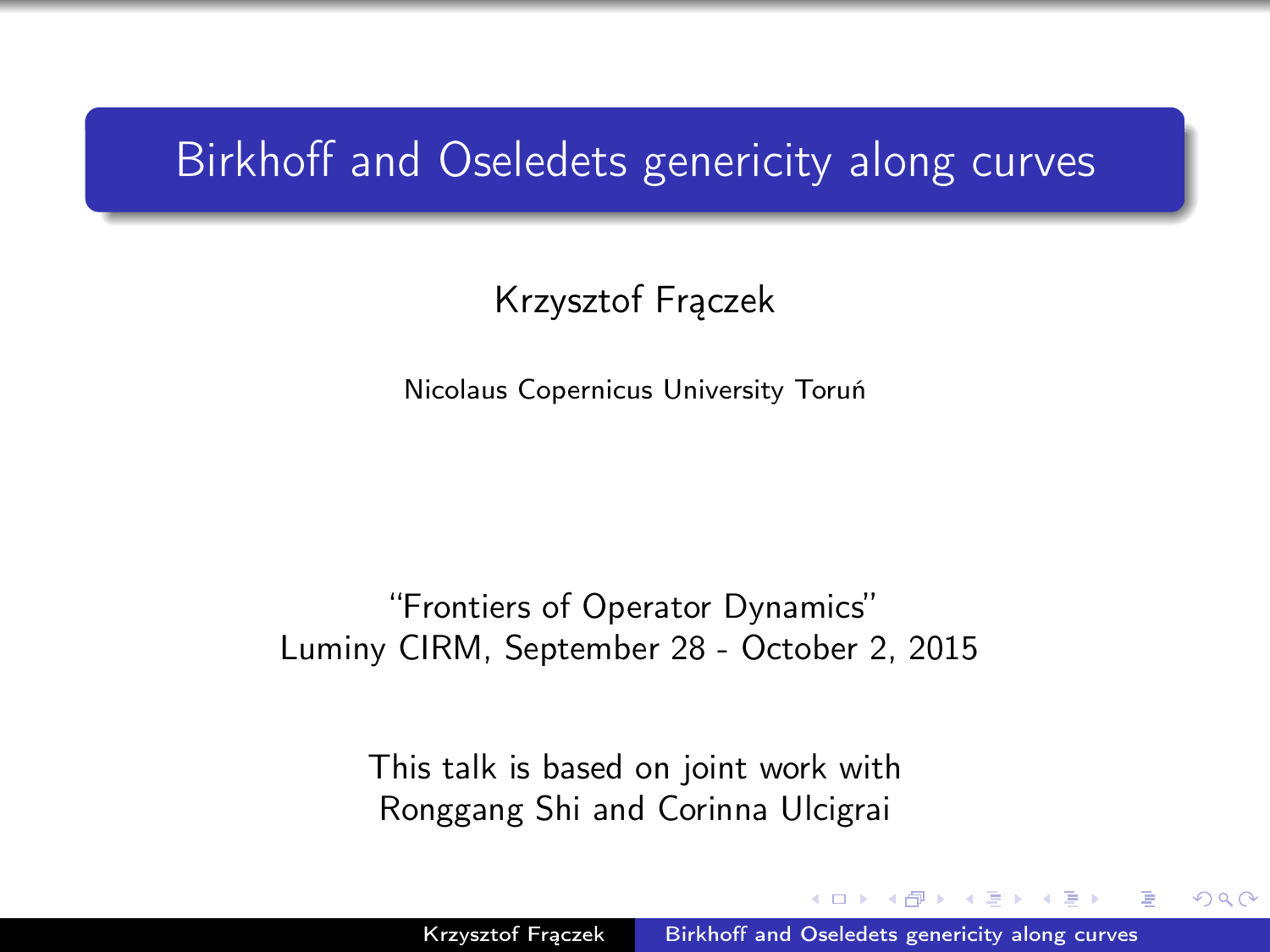## Birkhoff genericity

Let  $(X, d)$  be a locally compact metric space and  $\mu$  a probability borel measure on X. Let  $(\psi_t)_{t\in\mathbb{R}}$  be a measure-preserving flow, i.e.  $(\psi_t)_{t\in\mathbb{R}}$  is a family of homeomorphisms of X satisfying:

$$
\psi_{t_1+t_2}(x) = \psi_{t_1}(\psi_{t_2}(x))
$$
 and  $\psi_0(x) = x$ .

If  $(\psi_t)_{t\in\mathbb{R}}$  is ergodic then by Birkhoff's Ergodic Theorem for almost every  $x \in X$  and for every compactly supported continuous function  $f: X \to \mathbb{R}$   $(f \in C_c(X))$  we have

$$
\frac{1}{T}\int_0^T f(\psi_t x) dt \to \int_X f d\mu \text{ as } T \to \infty.
$$

Each such point  $x \in X$  is called Birkhoff generic. General problem: to understand the structure of the set of Birkhoff generic point deeper. More precisely, to find curves  $\gamma: I \to X$  such that the points  $\gamma(s)$  are Birkhoff generic for a.e.  $s \in I$ .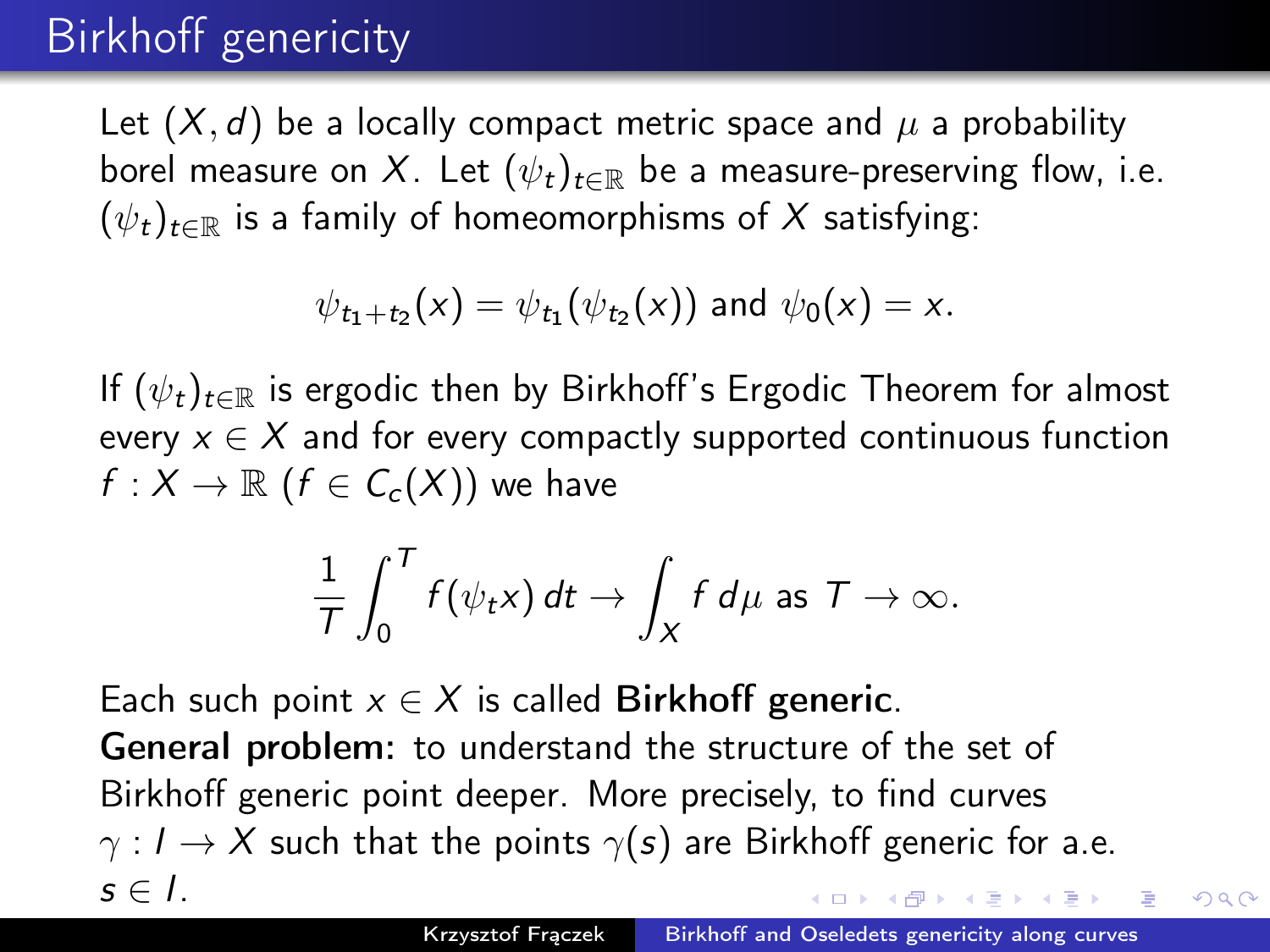Suppose that  $A : \mathbb{R} \times X \to GL_d(\mathbb{R})$  be a borel cocycle for the flow  $(\psi_t)_{t\in\mathbb{R}}$ , i.e.

$$
A_{t_1+t_2}(x) = A_{t_1}(\psi_{t_2}x) \circ A_{t_2}(x).
$$

Assume that  $x \mapsto \mathsf{sup}_{|t| \leqslant 1} \log \mathsf{max} \{ \| A_t(x) \|, \| A_t^{-1}(x) \| \}$  is integrable. Then, by Oseledets Multiplicative Ergodic Theorem (the version proved by Gol'dsheid and Margulis), for almost every  $x \in X$ 

<span id="page-2-0"></span>
$$
(A_t^*(x) \circ A_t(x))^{\frac{1}{2t}} \to \Lambda(t,x) \text{ as } t \to \infty.
$$
 (1)

Essentially, this yields the standard version of Oseledets Theorem with invariant splitting. Every point  $x \in X$  for which [\(1\)](#page-2-0) holds is called Oseledets generic.

**Problem:** to describe curves  $\gamma: I \to X$  such that the points  $\gamma(s)$ are Oseledets generic for a.e.  $s \in I$ .

<span id="page-2-1"></span>in a minimum man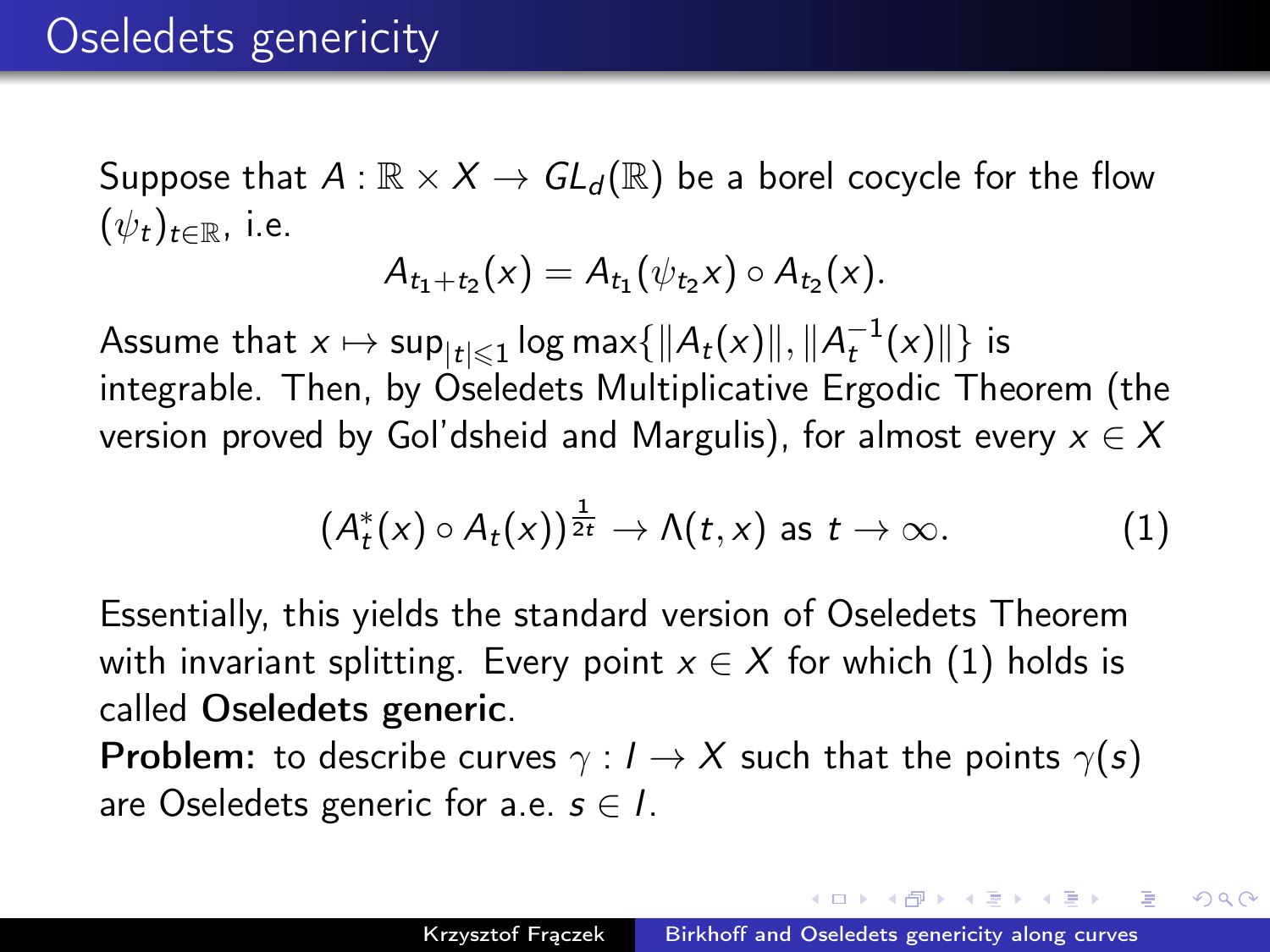## Teichmüller flow and Kontsevich-Zorich cocycle

Roughly speaking, a compact translation surface is the resulting surface after gluing of the corresponding sides in any compact polygon for which sides are partitioned into pairs of parallel sides of the same length, pair are glued. Then the surface inherits its translation structure form the plane with vertical direction distinguished.



Let us pass to the translation surfaces  $(M, \omega)$  with fixed genus  $g \geqslant 2$ . By the moduli space  $\mathcal{M}_g$  of translation surfaces of genus g we can mean the quotient space of such polygons when we identify two polygons generating the same translation surface. On  $\mathcal{M}_{g}$ there is a natural action of  $SL_2(\mathbb{R})$  defined by linear transformations of polygons. Let us consider two important subactions: the Teichmüller flow  $a_t = \begin{pmatrix} e^t & 0 \\ 0 & 0 \end{pmatrix}$ 0  $e^{-t}$  $\{e\}, t\in \mathbb{R}$  $\{e\}, t\in \mathbb{R}$  $\{e\}, t\in \mathbb{R}$  $\{e\}, t\in \mathbb{R}$  $\{e\}, t\in \mathbb{R}$  $\{e\}, t\in \mathbb{R}$  $\{e\}, t\in \mathbb{R}$  an[d t](#page-2-1)he [r](#page-2-1)[ota](#page-3-0)t[io](#page-0-0)n  $(r_{\theta})_{\theta\in \mathcal{S}^{1}}$  $(r_{\theta})_{\theta\in \mathcal{S}^{1}}$  $(r_{\theta})_{\theta\in \mathcal{S}^{1}}$  $(r_{\theta})_{\theta\in \mathcal{S}^{1}}$  $(r_{\theta})_{\theta\in \mathcal{S}^{1}}$  $(r_{\theta})_{\theta\in \mathcal{S}^{1}}$ 

<span id="page-3-0"></span> $290$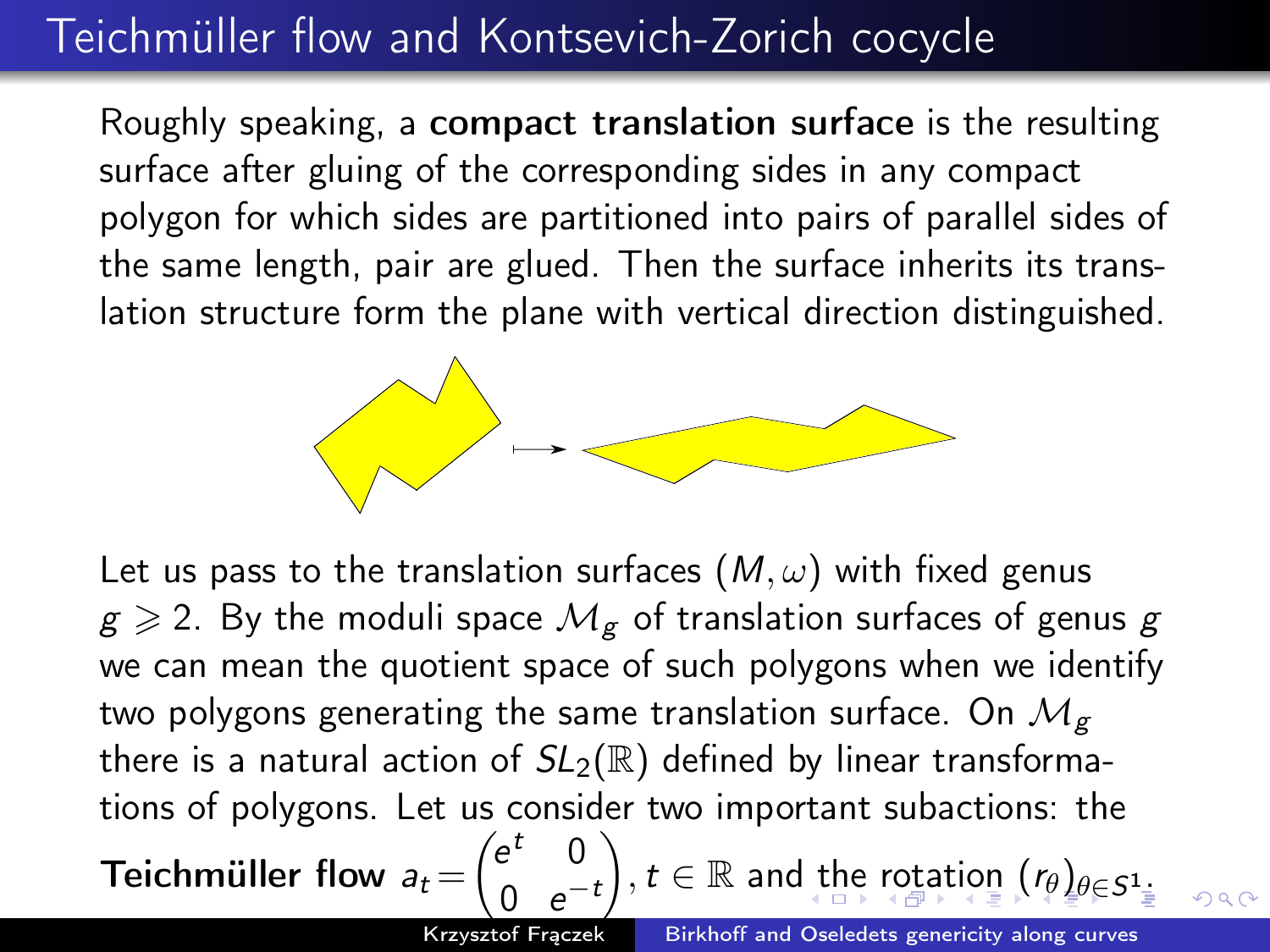The induced action on  $H_1(M,\mathbb{R})\backsimeq \mathbb{R}^{2g}$  by the Teichmüller flow  $(a_t)_{t\in\mathbb{R}}$  on  $\mathcal{M}_g$  defines so called Kontsevich-Zorich cocycle  $\mathcal{A}^{KZ}:\mathbb{R}\times\mathcal{M}_{\mathcal{g}}\rightarrow \mathit{SL}_{2g}(\mathbb{R}).$ 

### Theorem (Chaika-Eskin, 2015)

For every translation surface  $(M,\omega)$  for almost every  $\theta\in\mathcal{S}^1$  the rotated surface  $(M, r_{\theta}\omega)$  is Birkhoff (for the Teichmüller flow) and Oseledets (for the Kontsevich-Zorich cocycle) generic.

<span id="page-4-0"></span>This result is essentially based on the recent celebrated result of Eskin and Mirzakhani providing a classification of  $SL_2(\mathbb{R})$ -orbit closures in the moduli space of translation surfaces. The Chaika-Eskin result is crucial for full understanding of the dynamical properties of the periodic version of the Ehrenfest wind-tree model.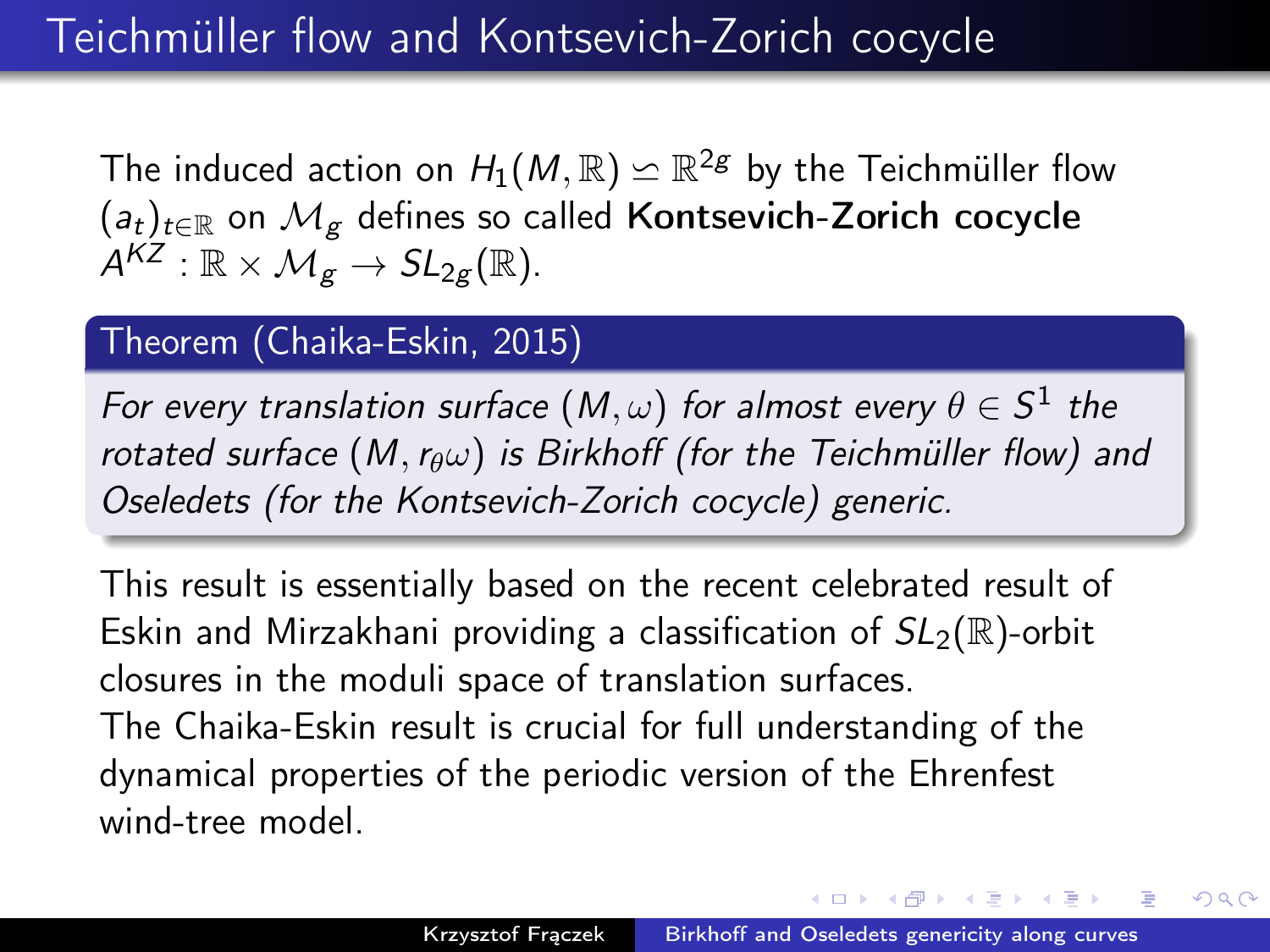The Ehrenfest wind-tree model is the billiard flow on  $\mathbb{R}^2$  with  $\mathbb{Z}^2$ -periodic array of rectangular scatterers, whose sides are vertical and horizontal and their lengths are given by parameters  $(a, b) \in (0, 1)^2$ . The billiard table is denoted by  $E(a, b)$  .



 $\Omega$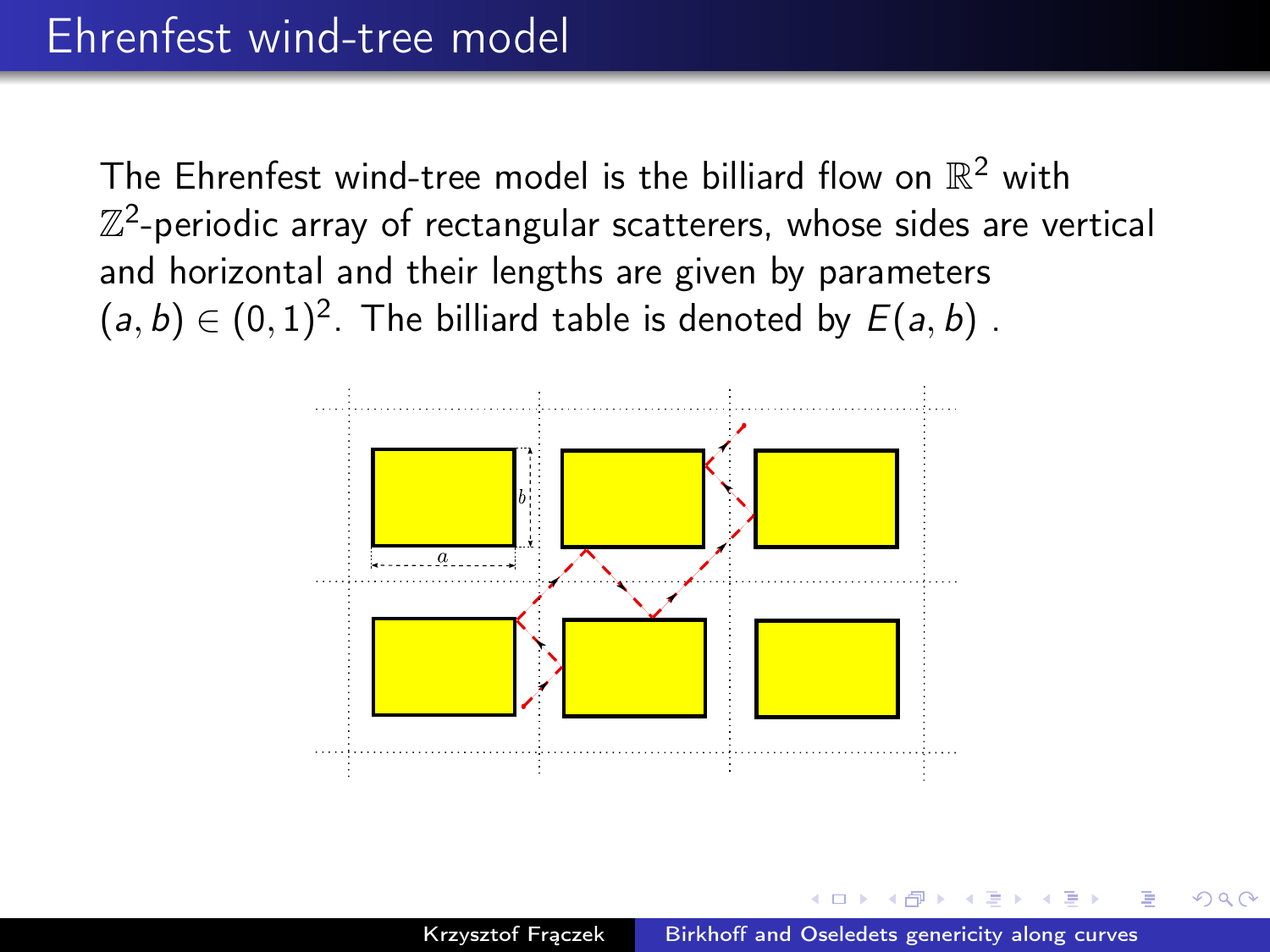### Theorem (F-Ulcigrai, 2014)

For every pair  $(\mathsf{a},\mathsf{b}) \in (0,1)^2$  and a.e. direction  $\theta \in \mathsf{S}^1$  the directional billiard flow  $(b^{\theta}_t)_{t\in \mathbb{R}}$  on  $E(a,b)$  is not ergodic.

### Theorem (Delecroix-Hubert-Lelievre, 2014)

For every pair  $(a, b)$  and for a.e. direction  $\theta \in \mathcal{S}^1$  the speed of diffusion of  $(b_t^{\theta})_{t\in\mathbb{R}}$  on  $E(a,b)$  is of order  $t^{2/3}$ , i.e. for a.e.  $x \in E(a, b)$  we have

$$
\limsup_{|t|\to+\infty}\frac{\log d(x,b_t^{\theta}x)}{\log t}=2/3.
$$

Both results were originally proved for almost every choice of parameters (a, b). Thanks to the Chaika-Eskin theorem they can be fully proved.

A . . 3 . . 3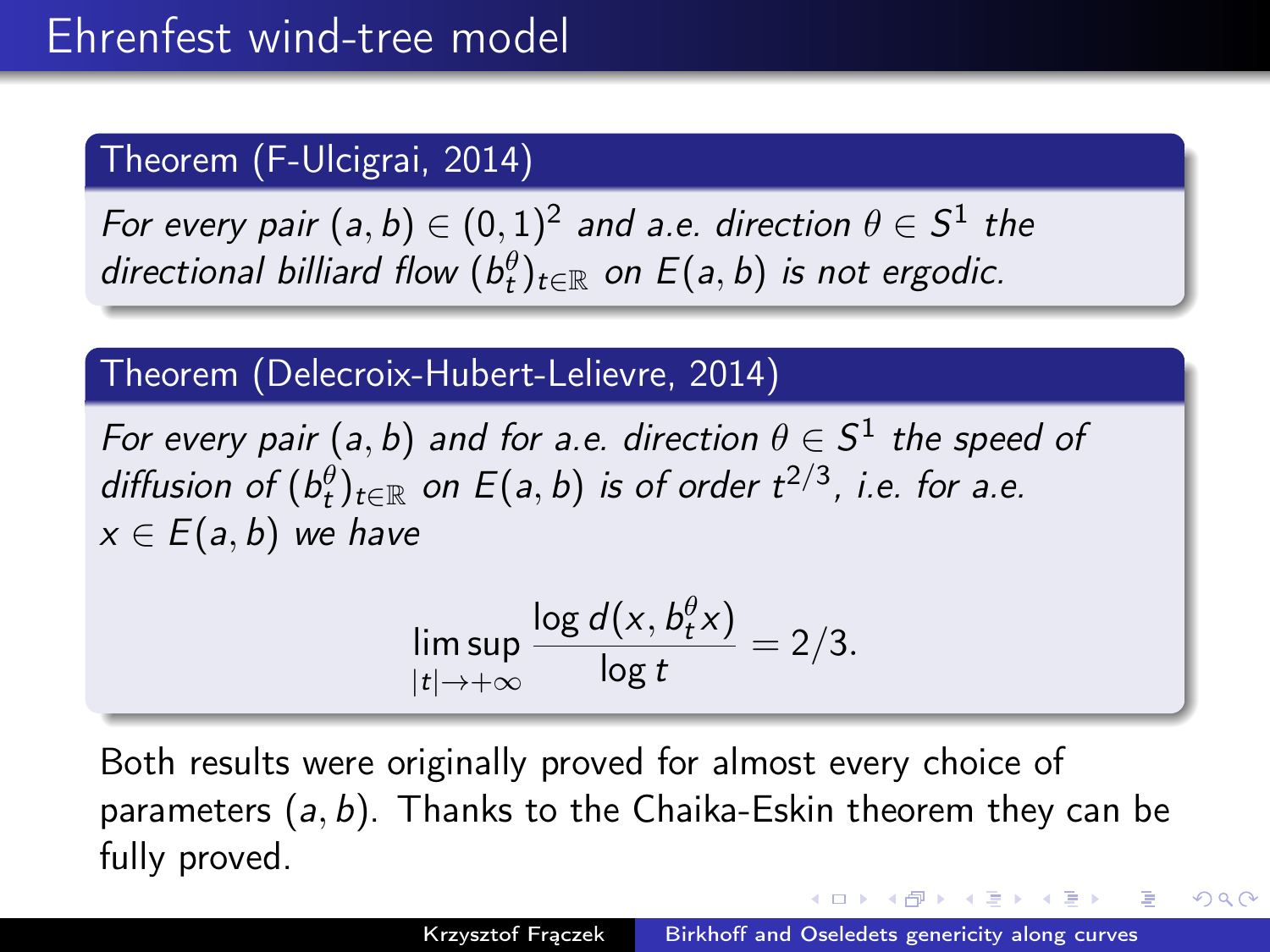We will deal with dynamical systems simpler than Teichmüller. More precisely, flows on homogenous spaces. Denote by  $\mathcal{ASL}_2(\mathbb R):= \mathcal{SL}_2(\mathbb R)\ltimes \mathbb R^2$  the affine special linear group which is a semidirect product with the multiplication given by

$$
(h_1,\xi_1)\cdot(h_2,\xi_2)=(h_1h_2,h_1\xi_2+\xi_1).
$$

For any lattice  $\Gamma\subset ASL_2(\mathbb Z):=SL_2(\mathbb Z)\ltimes \mathbb Z^2$  in  $ASL_2(\mathbb R)$  let us consider the quotient space  $X_{\Gamma} = ASL_2(\mathbb{R})/\Gamma$  equipped with left invariant Haar measure  $\mu_{\Gamma}$ . Next denote by  $(a_t)_{t\in\mathbb{R}}$  so called geodesic flow on  $X_{\Gamma}$  defined by the left multiplication by

<span id="page-7-0"></span>
$$
\left(\begin{pmatrix}e^t&0\\0&e^{-t}\end{pmatrix},\begin{pmatrix}0\\0\end{pmatrix}\right),\ t\in\mathbb{R}.
$$

This flow is ergodic on  $(X_{\Gamma}, \mu_{\Gamma})$ .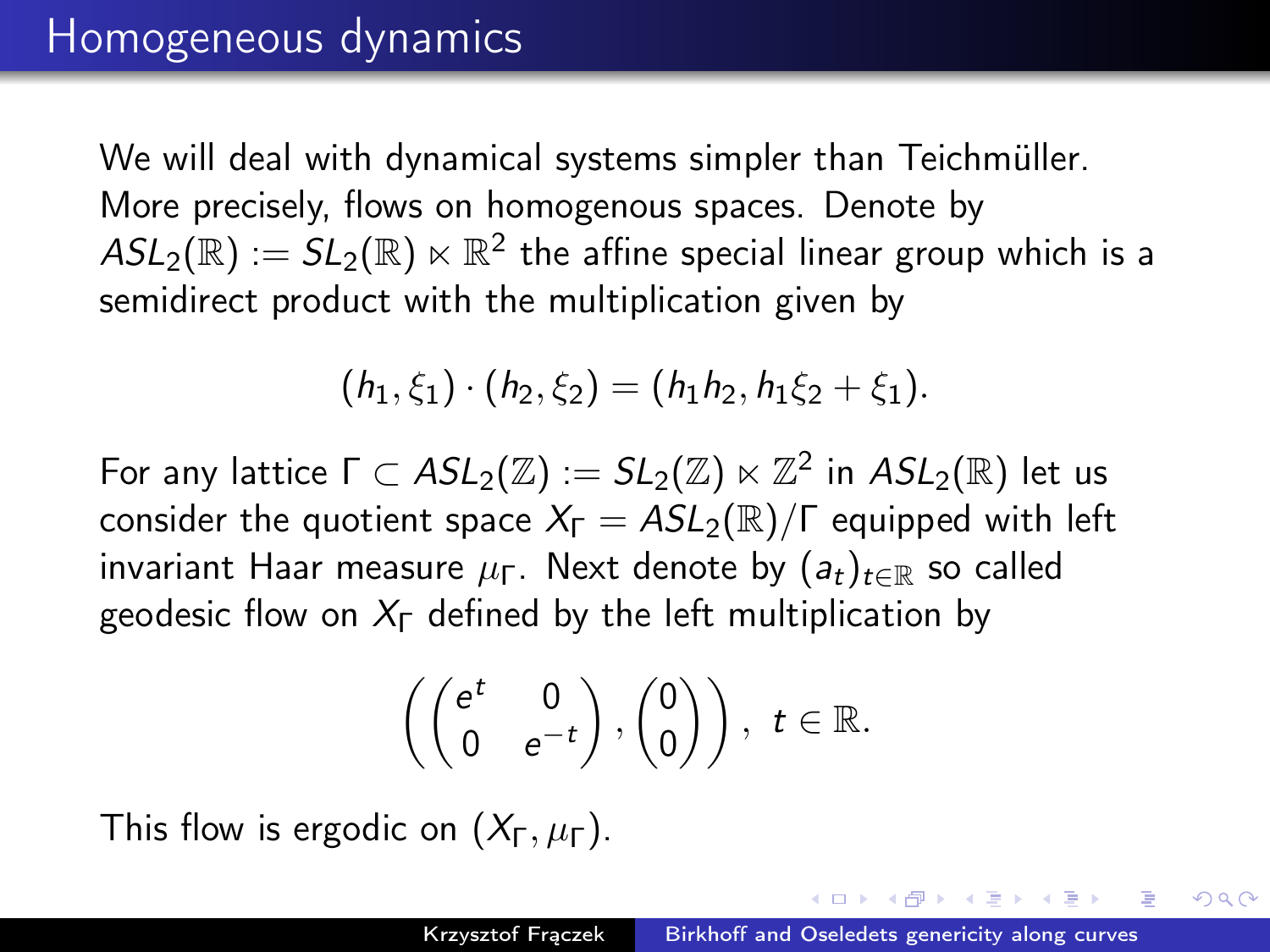### Homogeneous dynamics

- If  $\Gamma = SL_2(\mathbb{Z}) \ltimes \mathbb{Z}^2$  then  $X_{\Gamma} = ASL_2(\mathbb{R})/\Gamma$  is the space of affine lattices in  $\mathbb{R}^2$ .
- If  $\Gamma = SL_2(\mathbb{Z}) \ltimes 2\mathbb{Z}^2$  then  $X_{\Gamma} = ASL_2(\mathbb{R})/\Gamma$  is the moduli space of two point branched covers of translation tori.

<span id="page-8-0"></span>

Then the geodesic flow  $(a_t)_{t \in \mathbb{R}}$  coincides with the Teichmüller flows and we can transfer the notion of the Kontsevich-Zorich cocycle to  $X_{\mathsf{F}}$ . Then  $\mathcal{A}^{\mathcal{K}\mathcal{Z}}:\mathbb{R}\times X_{\mathsf{F}}\to SL_4(\mathbb{R})$ .

The main result of the talk yields a more general version of the Chaika-Eskin result but in less general context of the homogeneous spac[e](#page-7-0)  $X_{\Gamma}$ . Then some applications will be pr[es](#page-7-0)e[nt](#page-9-0)e[d.](#page-8-0)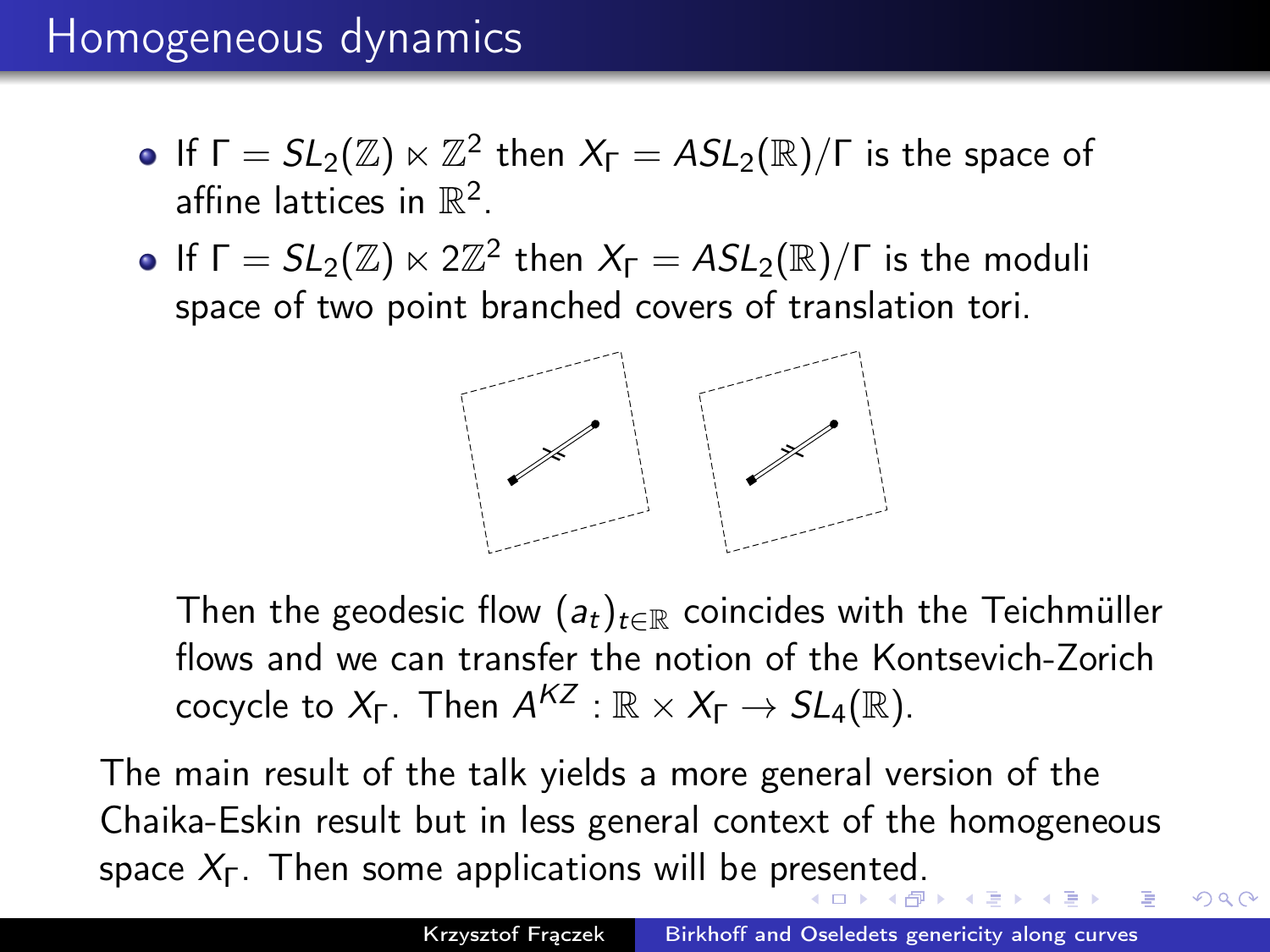# Birkhoff and Oseledets genericity in  $X_{\Gamma}$

#### Theorem

Suppose that 
$$
\phi : [0, 1] \rightarrow ASL_2(\mathbb{R})
$$
 is a C<sup>2</sup>-curve of the form  
\n
$$
\phi(s) = \left( \begin{pmatrix} h_{11}(s) & h_{12}(s) \\ h_{21}(s) & h_{22}(s) \end{pmatrix}, \begin{pmatrix} v_1(s) \\ v_2(s) \end{pmatrix} \right),
$$
\nso that the determinant of the Miverposition matrix.

so that the determinant of the Wronskian matrix

| $/h_{11}(s)$              | $h_{12}(s)$   | $v_1(s)$   |
|---------------------------|---------------|------------|
| $h'_{11}(s)$              | $h'_{12}(s)$  | $v'_1(s)$  |
| $\big\langle h''_{11}(s)$ | $h''_{12}(s)$ | $v''_1(s)$ |

is non-zero for a.e.  $s \in [0,1]$ . Then given  $(h,\xi) \in ASL_2(\mathbb{R})$  and any lattice  $\Gamma \subset ASL_2(\mathbb{Z})$  almost every element of the curve

 $[0, 1] \ni s \mapsto \phi(s)(h, \xi) \Gamma \in X_{\Gamma}$  is Birkhoff generic.

Moreover, if  $\Gamma = SL_2(\mathbb{Z}) \ltimes 2\mathbb{Z}^2$  then  $\phi(s)(h,\xi)\Gamma$  is also Oseledets generic ([for](#page-8-0) the Kontsevich-Zorich cocycle) for [a.](#page-10-0)[e.](#page-8-0)  $s \in [0, 1]$  $s \in [0, 1]$  $s \in [0, 1]$  $s \in [0, 1]$  $s \in [0, 1]$  $s \in [0, 1]$  $s \in [0, 1]$ [.](#page-0-0)

<span id="page-9-0"></span> $2990$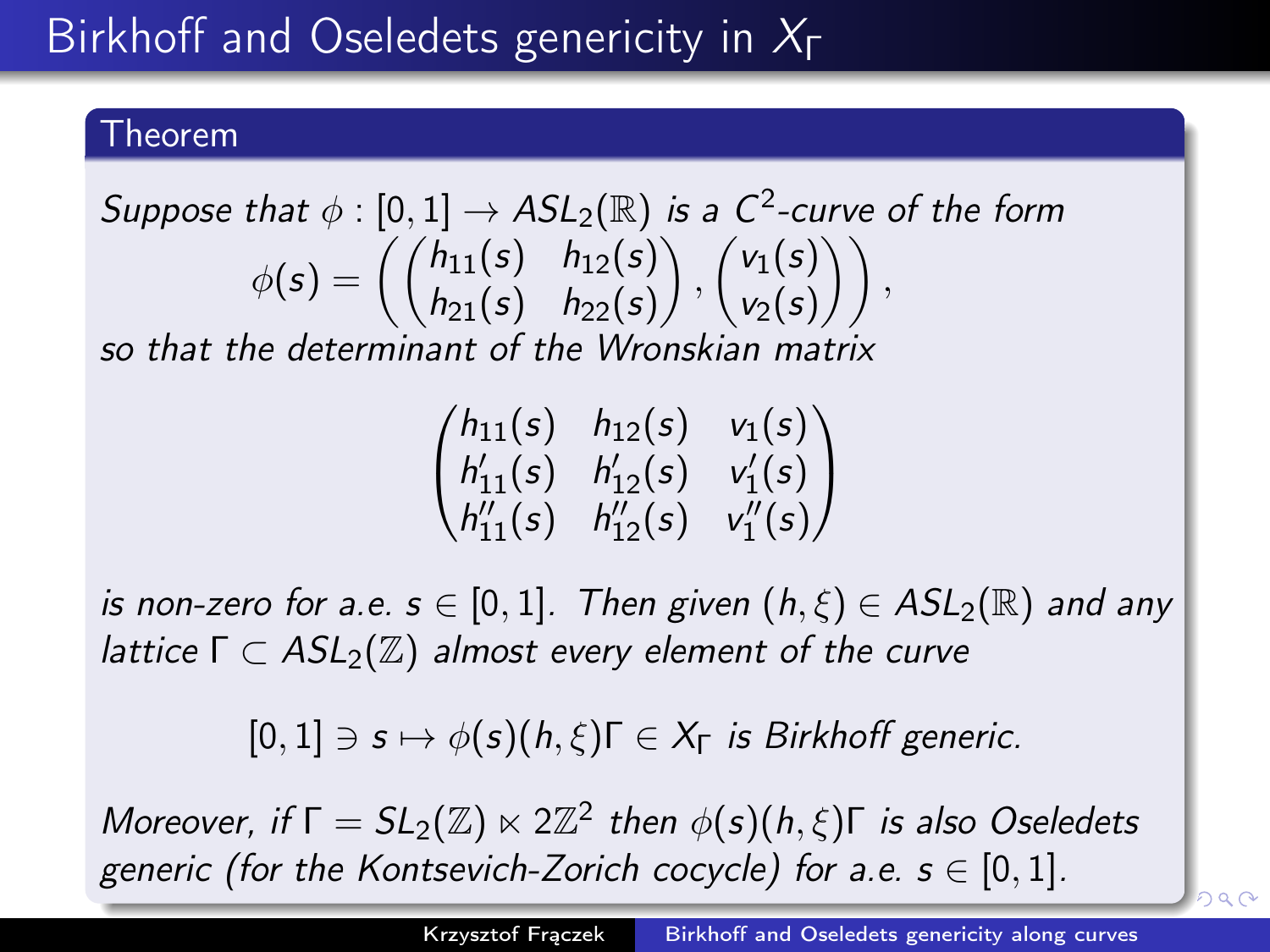### Eaton lens

Let us consider a round lens of radius  $R > 0$  with nonconstant refractive index (RI). For the Eaton lens the RI varies depending on the distance from the center of the lens from 1 to infinity and it is given by  $\mathcal{R}l=\sqrt{\frac{2R}{r}-1}$  in polar coordinates. The RI is 1 outside of the lens. It has a singularity at the center of the lens that the RI goes to infinity. For such type of lens the direction of the light motion is reversed after passing through the lens.

<span id="page-10-0"></span>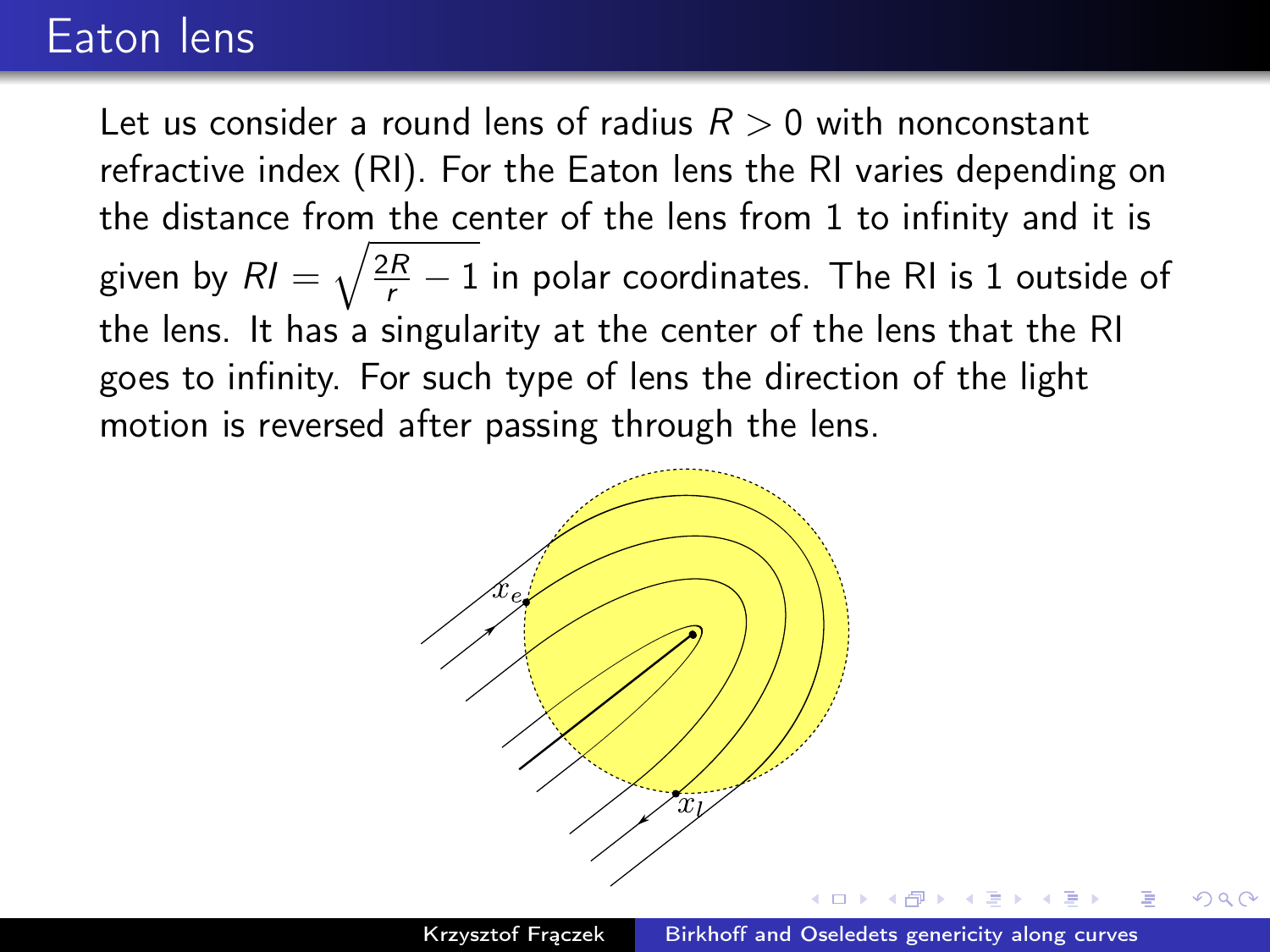## Lattices of Eaton lenses

Let us consider identical Eaton lenses arranged on the plane on a lattice Λ. Our aim is to study the light orbits for such periodic system of lens, denoted by  $L(\Lambda, R)$ . Note that for every light ray there is a direction  $\theta \in [0, \pi]$  such that the light ray flows in direction  $\theta$  or  $-\theta$  outside the lenses then  $\theta$  is called the direction of the light ray. F-Schmoll (2014) observed the phenomenon that light rays in  $L(\Lambda, R)$  are often trapped inside bands of finite width.

<span id="page-11-0"></span>

We say that a direction  $\theta$  is trapped if there exists  $C(\theta) > 0$  and  $v(\theta) \in S^1$  such that every light ray on  $L(\Lambda, R)$  in direction  $\theta$  is trapped in an infinite ba[nd](#page-10-0) of width  $C(\theta)$  $C(\theta)$  $C(\theta)$  $C(\theta)$  a[n](#page-12-0)d in [t](#page-10-0)he [d](#page-12-0)[ire](#page-0-0)[ct](#page-17-0)[ion](#page-0-0)  $v(\theta)$  $v(\theta)$ .  $000$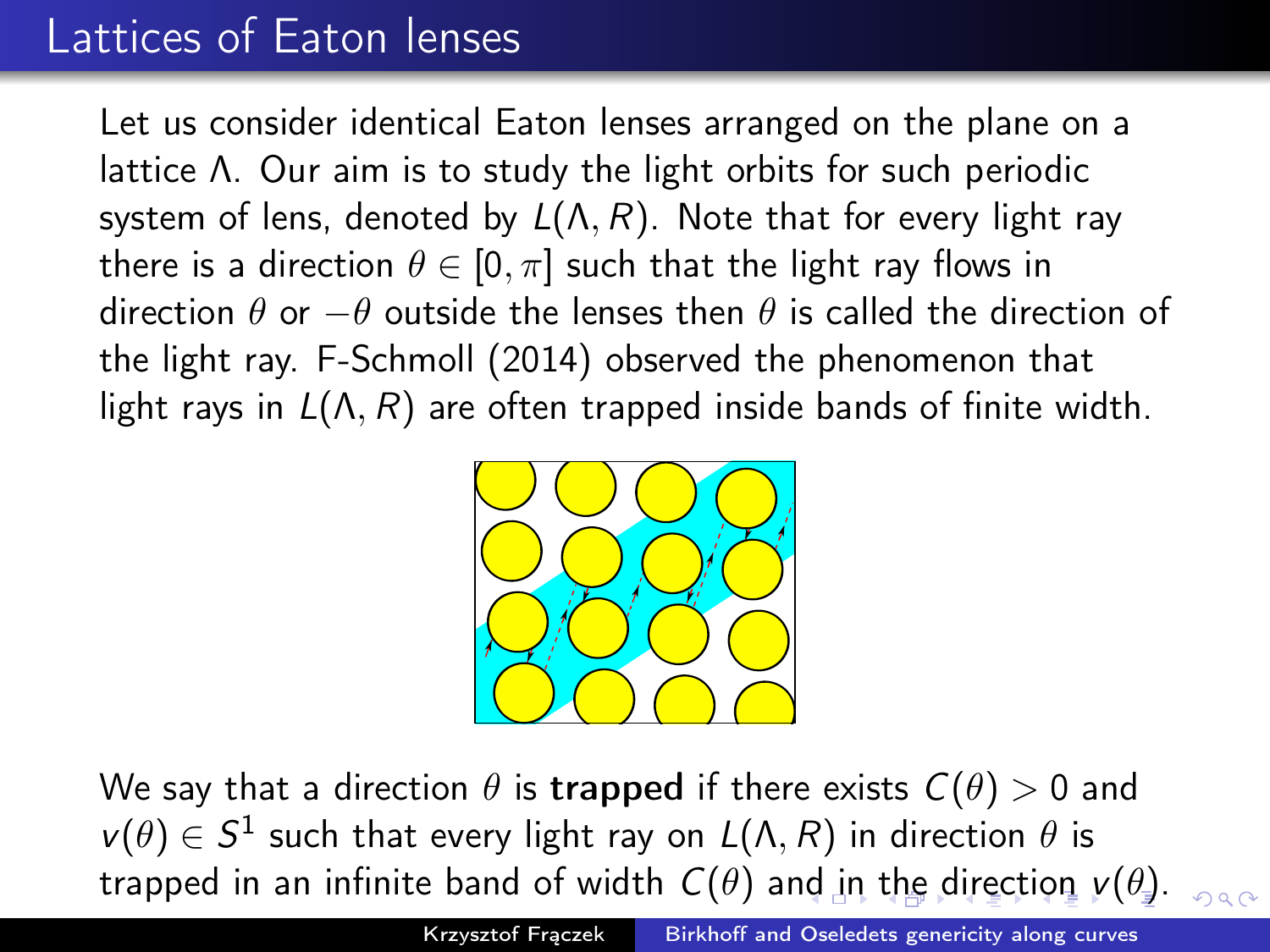### Theorem (F-Schmoll, 2014)

For every  $0 < R < \sqrt{2}$ √ 3 for almost every choice of unimodular lattice  $\Lambda \subset \mathbb{R}^2$  almost every direction  $\theta \in \mathcal{S}^1$  is trapped in the system  $L(\Lambda, R)$ .

#### Theorem (F-Shi-Ulcigrai, 2015)

For every  $0 < R < \sqrt{2}$  $\overline{\sqrt{3}}$  for every unimodular lattice  $\Lambda \subset \mathbb{R}^2$ almost every direction  $\theta \in S^1$  is trapped in the system  $L(\Lambda,R)$ .

The proof relies on Birkhoff and Oseledets genericity in  $ASL_2(\mathbb{R})/SL_2(\mathbb{Z}) \ltimes 2 \mathbb{Z}^2$  (the moduli space of two point branched covers of tori) for the curves

<span id="page-12-0"></span>
$$
\phi(s) = \left( \begin{pmatrix} \cos s & -\sin s \\ \sin s & \cos s \end{pmatrix}, \begin{pmatrix} 2R \\ 0 \end{pmatrix} \right)
$$

Remark: Chaika-Eskin result is useless.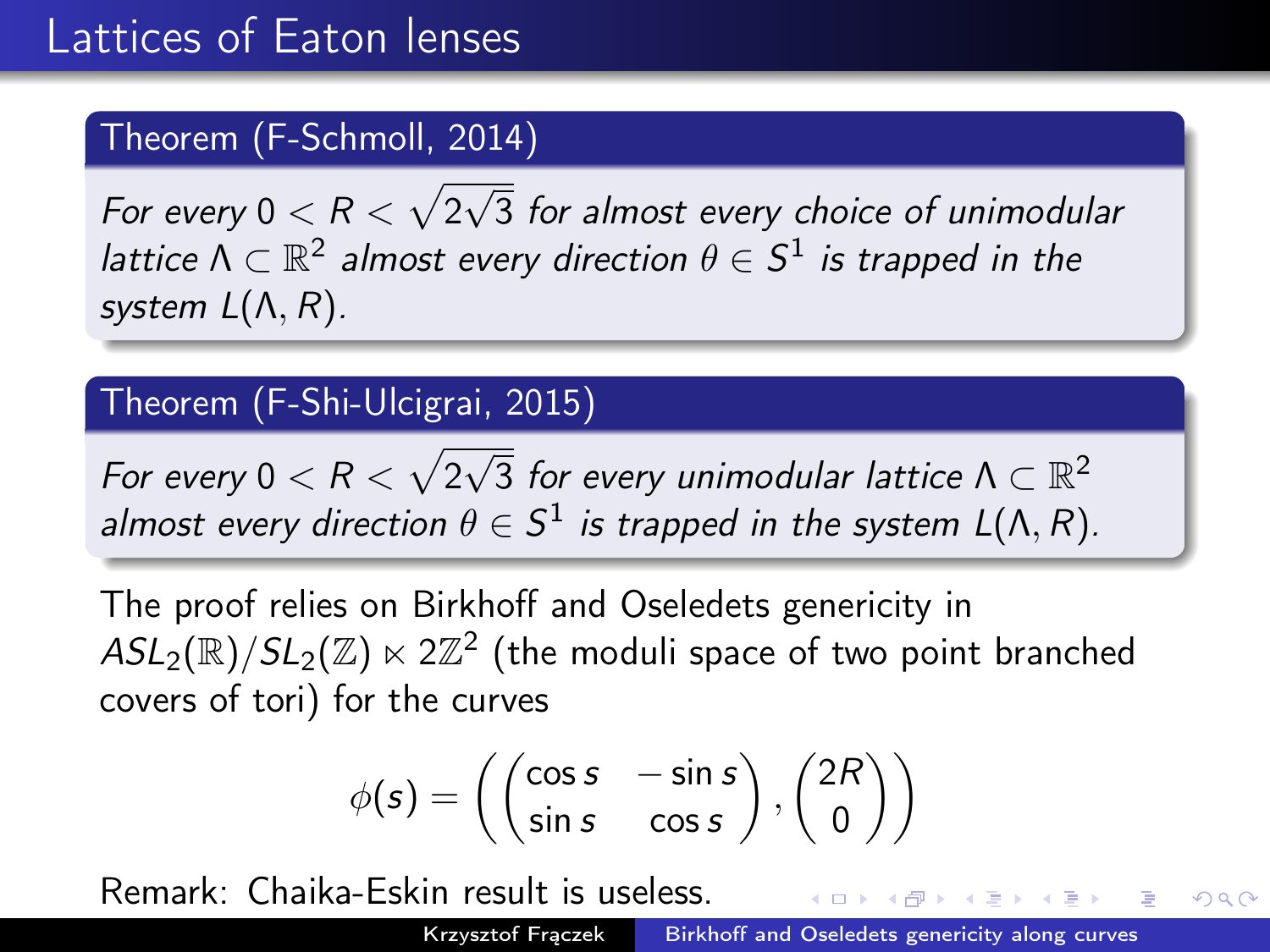## Billiards in ellipses with barriers

Let  $0 < b < a$  and denote by  $\{C_{\lambda} : 0 < \lambda < a\}$  the family of confocal ellipses (for  $\lambda \leq b$ ) and hyperbolas (for  $b < \lambda < a$ )

$$
\frac{x^2}{a-\lambda}+\frac{y^2}{b-\lambda}=1.
$$

Let us consider the billiard flow inside the ellipse  $\mathcal{C}_0$  with one linear vertical obstacle of length  $0<\lambda_0<\surd\,b$ , which is positioned as shown in figure.

<span id="page-13-0"></span>

Such type of billiards was recently introduced by Dragović and Radnović (2014) as a new class of pseudo-i[nte](#page-12-0)[gra](#page-14-0)[b](#page-12-0)[le](#page-13-0) [b](#page-14-0)[illi](#page-0-0)[ar](#page-17-0)[ds.](#page-0-0)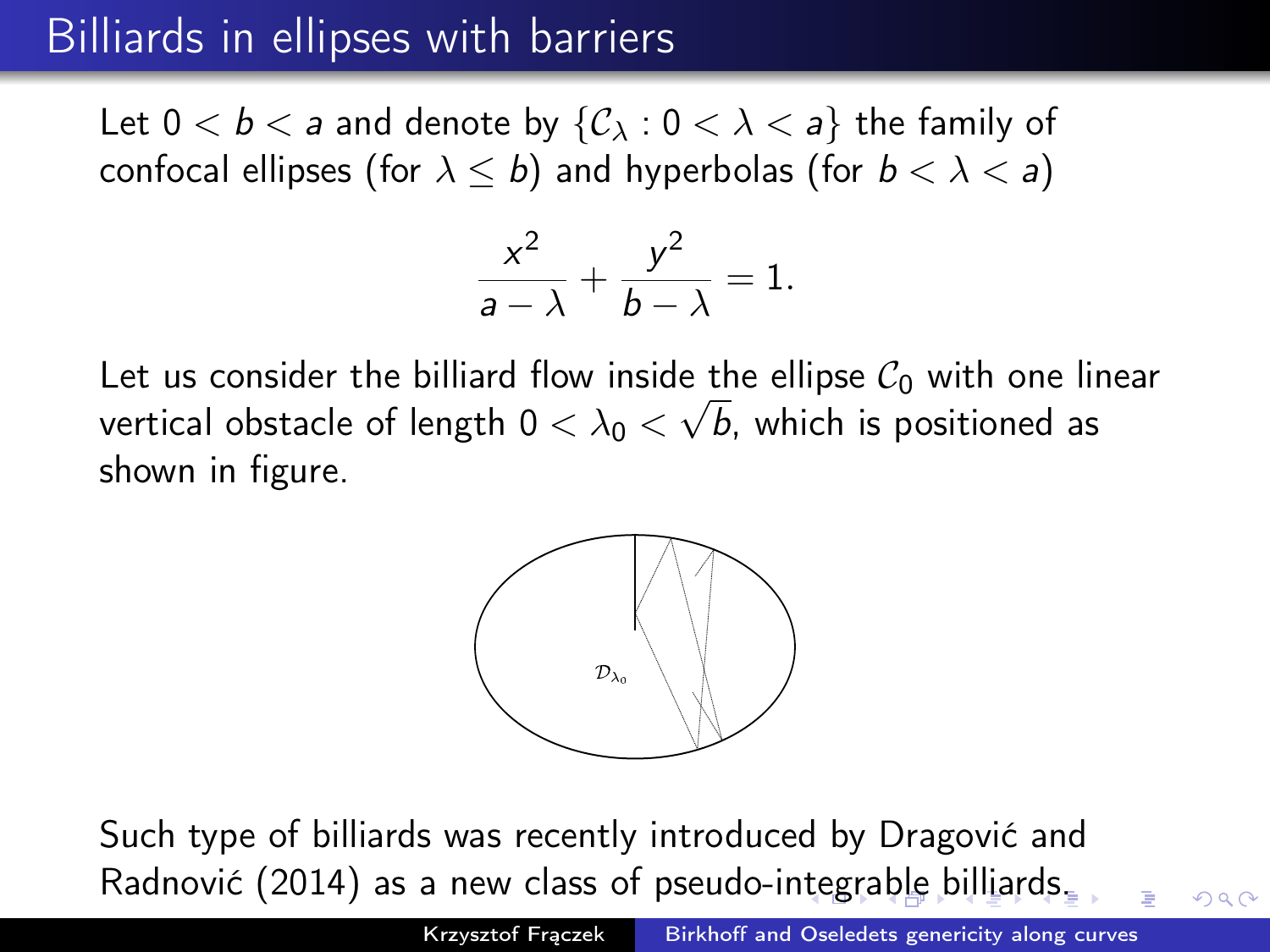## Billiards in ellipses with barriers

The phase space of the billiard flow on  $\mathcal{D}_{\lambda_0}$  splits into invariant subsets  $\{S_\lambda, 0 < \lambda < a\}$  so that the ellipse  $\mathcal{C}_\lambda$  for  $0 < \lambda \leq b$  or the hyperbola  $C_{\lambda}$  for  $b < \lambda < a$  is a caustic of all billiard trajectories in  $S_{\lambda}$  (trajectories are tangent to  $\mathcal{C}_{\lambda}$ ).



We answer affirmatively the natural conjecture (raised e.g. by Zorich) that for almost every parameters  $\lambda \in (0, a)$  the billiard flow on  $\mathcal{D}_{\lambda_0}$  restricted to the invariant region  $\mathcal{S}_\lambda$  is uniquely ergodic. This yield density and uniform distribution of all orbits in  $S_\lambda$ . The proof relies on Birkhoff genericity in  $ASL_2(\mathbb{R})/SL_2(\mathbb{Z}) \ltimes 2\mathbb{Z}^2$ . The function  $\phi$  is given by elliptic integrals.

<span id="page-14-0"></span> $290$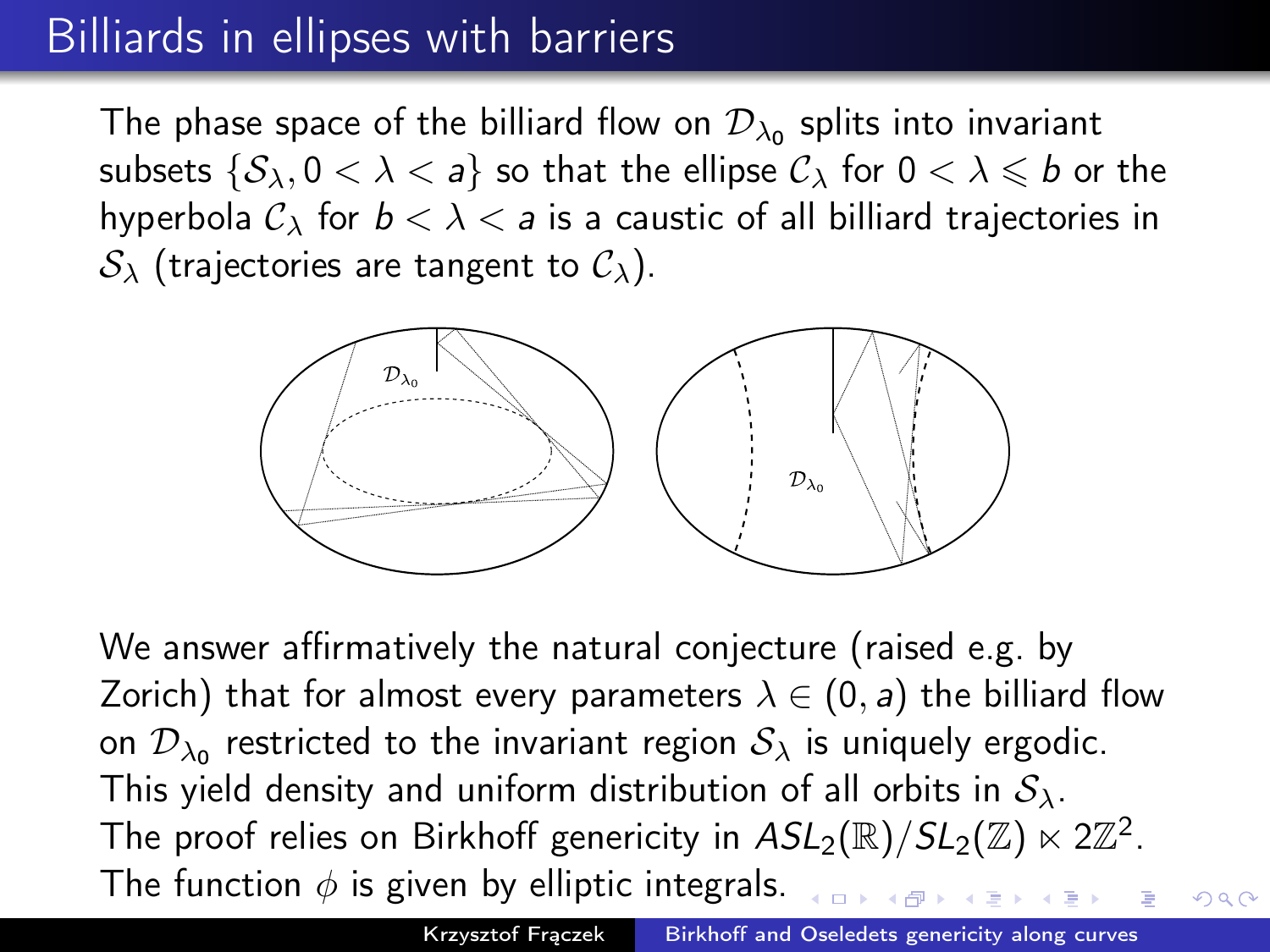Let us considered the sequence  $\{\sqrt{n}\mod 1\}_{n\geqslant 1}$  of *fractional parts* of square roots which is uniformly distributed in [0, 1]. The next step of understanding the randomness of such sequence is to study its gap distribution. It was done by Elkies and McMullen (2004). For any natural  $N \geq 1$  and let  $0 = t_1 \leq t_2 \leq \ldots, \leq t_N < 1$  be For any natural  $N \ge 1$  and let  $0 = t_1 \le t_2 \le \dots, \le t_N \le 1$  be<br>increasingly ordered fractional parts of  $\{\sqrt{1}, \sqrt{2}, \dots, \sqrt{N}\}$ . The gap distribution describes the limit behaviors as  $N \to \infty$  of renormalized consecutive gaps  $\{(t_{n+1} - t_n)/(1/N)\}_{1 \le n \le N}$ . Elkies-McMullen proved that there is a continuous probability density  $F: \mathbb{R}_{\geq 0} \to \mathbb{R}_{\geq 0}$  (real analytic over three intervals with explicit formulas) such that for every interval  $[a, b] \subset \mathbb{R}_{\geq 0}$ 

$$
\frac{1}{N} \# \{1 \leqslant n \leqslant N : (t_{n+1}-t_n)N \in [a,b]\} \to \int_a^b F(s) \, ds \text{ as } N \to \infty.
$$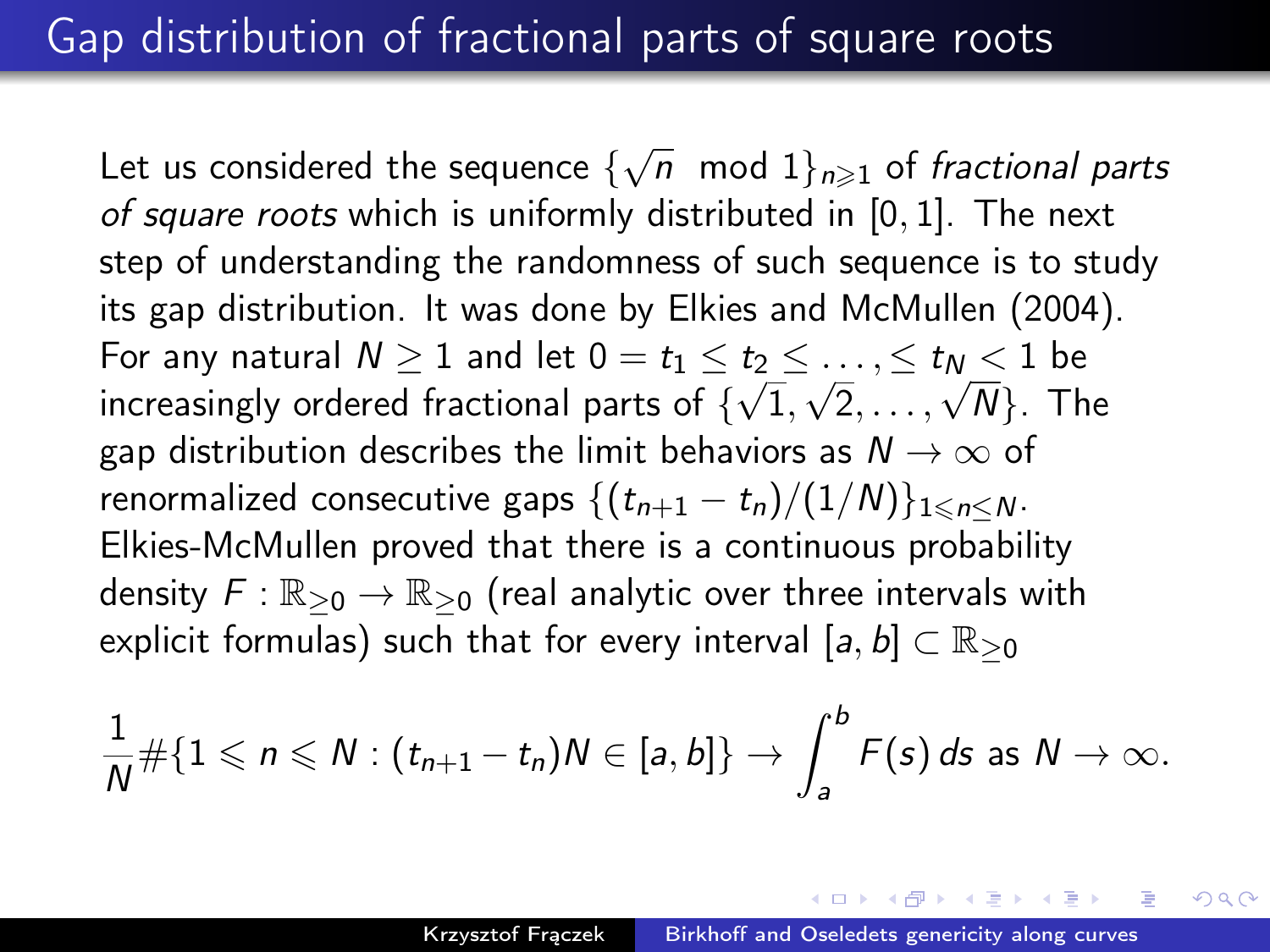## Gap distribution of fractional parts of square roots

We deal with related problem asked by J. Marklof: to understand the distribution of normalized gaps containing a fixed  $s \in [0, 1]$ . Denote by  $k(N, s)$  the largest  $1 \leq k \leq N$  with  $t_k \leq s$ . Then we define

$$
L_N(s) = N(t_{k(N,s)+1} - t_{k(N,s)}).
$$



For every  $s \in [0, 1]$  which is not the fractional part of the square root of a natural number,  $L_N(s)$  is the normalized length of the gap root or a natural number,  $L_N(s)$  is the normalized length  $\zeta$  of the fractional parts of  $\{\sqrt{1}, \ldots, \sqrt{N}\}$  which contains s. For fixed  $s \in [0, 1]$  the sequence  $(L_N(s))_{N \geq 1}$  is very slowly varying (is constant on long intervals in time) we deal with its subsequences, more precisely we study  $(L_{r_n}(s))_{n\geqslant1}$ , where  $(r_n)_{n\geqslant1}$  is a geometric progression.

 $QQ$